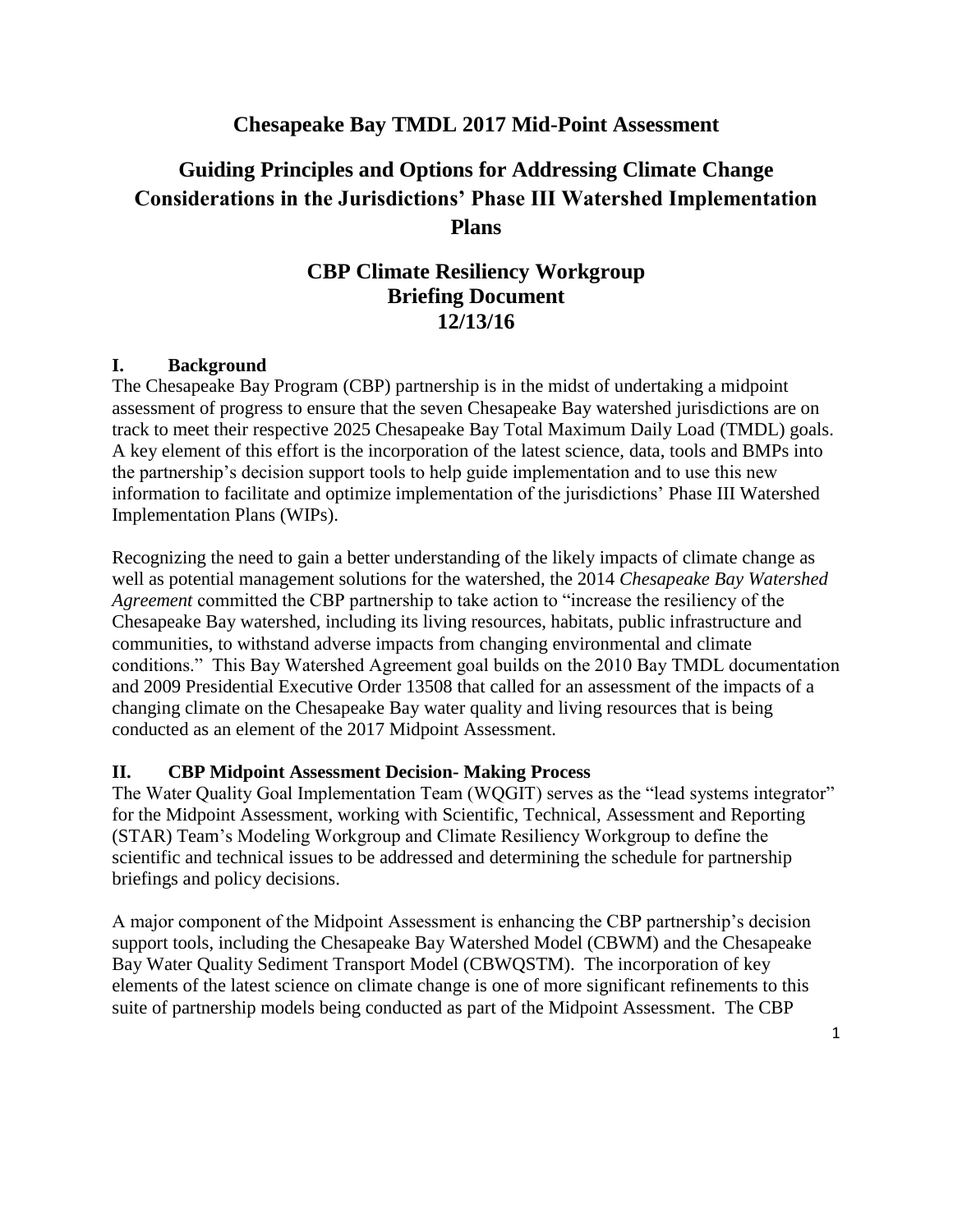partnership's Scientific and Technical Advisory Committee (STAC) and the Climate Resiliency Workgroup (CRWG) have both provided guidance on the climate data and information to support the Midpoint Assessment modeling effort:

- STAC sponsored a workshop, "The Development of Climate Projections for Use in Chesapeake Bay Program Assessments"<sup>1</sup> on March 7-8, 2016 and is scheduled to conduct independent peer reviews of the Phase 6 CBWM, the CBWQSTM, and the approach being taken by the Partnership to model the effects of climate change in the Fall 2016 and Winter 2017; and,
- The CRWG developed written recommendations related to two specific climaterelated data inputs and assessments to inform the Midpoint Assessment modeling effort: sea level rise projections and future tidal wetland loss assessments.<sup>2</sup>

In addition to providing guidance on scientific and technical considerations related to the integration of climate change effects in the Midpoint Assessment modeling efforts<sup>3</sup>, the CRWG was tasked with exploring options for addressing climate change in the jurisdictions' Phase III  $WIPs.<sup>4</sup>$ 

## **III. Incorporating Projected Influence of Climate Change into the Phase III WIPs**

As part of the TMDL's Midpoint Assessment, the partnership has developed the tools and procedures to quantify the effects of climate change on watershed flows and pollutant loads, storm intensity, increased estuarine temperatures, sea level rise, and ecosystem influences, including loss of tidal wetland attenuation with sea level rise, as well as other ecosystem influences in the Chesapeake Bay watershed. Current modeling efforts, as discussed above, are underway to assess potential climate change impacts under a range of projected climate change for 2025 and 2050.

Informed by the outcomes of this climate change assessment, the CBP partnership is expected to decide, by May 2017, when and how to incorporate these climate change considerations into the

l

<sup>&</sup>lt;sup>1</sup> See the written report for the STAC Workshop, "Development of Climate Projections for Use in Chesapeake Bay [Program Assessments"](http://www.chesapeake.org/stac/workshop.php?activity_id=258) (in press) for recommendations related to additional climate-related data inputs (precipitation, temperature, evapotranspiration and the application of modeling techniques and methodologies for CBP assessments.

<sup>&</sup>lt;sup>2</sup> See CRWG Document, "Recommendations on Incorporating Climate-Related Data Inputs and Assessments: [Selection of Sea Level Rise Scenarios and Tidal Marsh Change Models to Inform the Chesapeake Bay TMDL 2017](http://www.chesapeakebay.net/channel_files/24216/crwg_mid_point_assessment_climate_data_recommendations_final_080516.pdf)  [Mid-Point Assessment](http://www.chesapeakebay.net/channel_files/24216/crwg_mid_point_assessment_climate_data_recommendations_final_080516.pdf) (August 5, 2016)."

<sup>&</sup>lt;sup>3</sup> CBP CRWG Workplan (2016-2018) Performance Target: Conduct a review of approach to factor climate change considerations into the 2017 Chesapeake Bay TMDL Midpoint Assessment (Entity: CRWG; Modeling Workgroup; STAC)

<sup>4</sup> CBP CRWG Workplan (2016-2018) Performance Target: Conduct an assessment of research needs to support future policy dialog related to the integration of climate change considerations into the Water Quality Management Strategy (Entity: CRWG).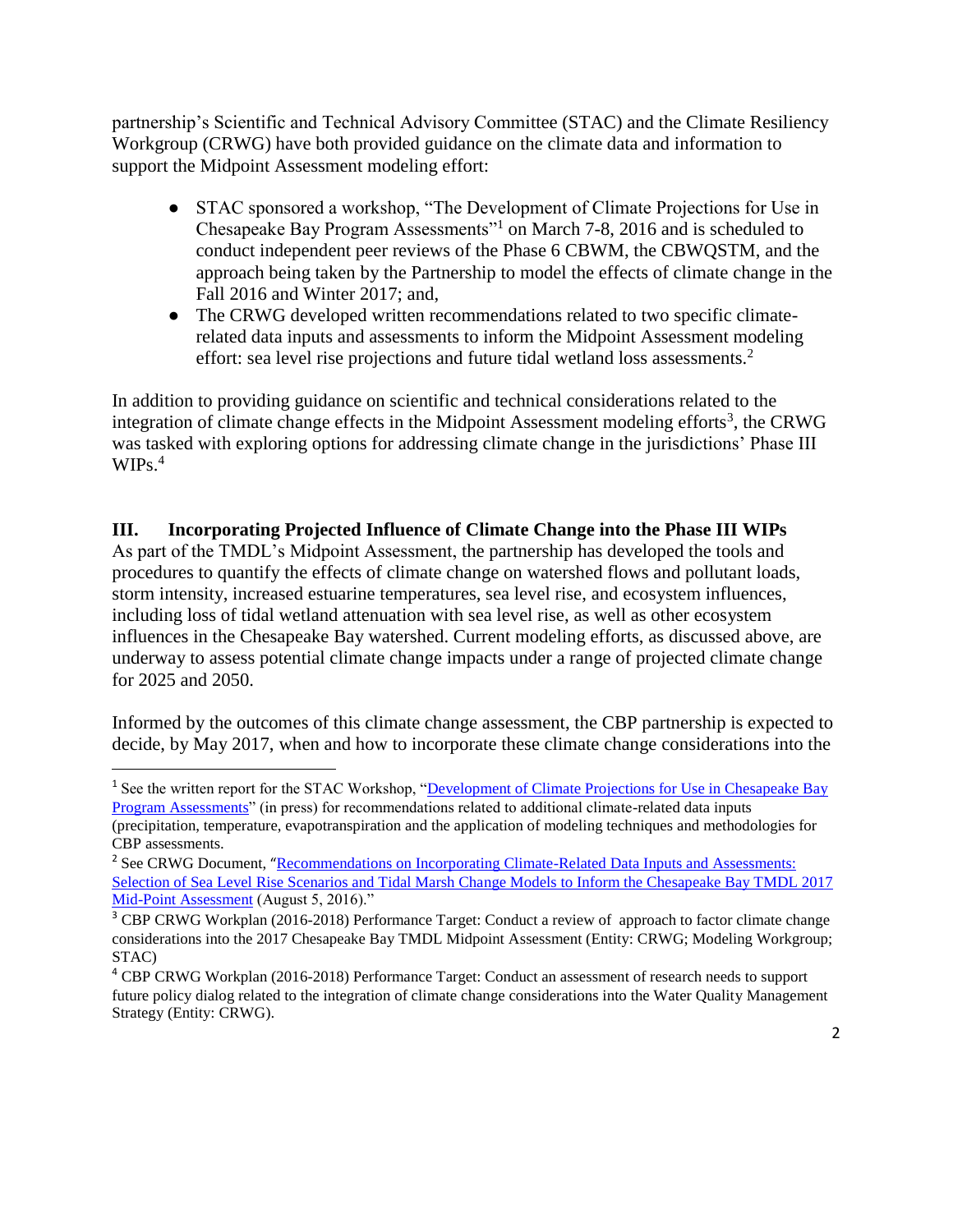jurisdictions' Phase III WIPs. To inform this process, the CRWG was tasked with recommending a set of Guiding Principles and identifying a range options for when and how to factor climate change considerations into Phase III WIPs. In undertaking this effort, the CRWG worked under the assumption that the EPA will expect each jurisdiction to factor in the projected influence of continued climate change on Chesapeake Bay watershed pollutant loads and Bay water quality responses into their 2018-2025 programmatic and numeric commitments within their Phase III WIPs. This expectation is founded upon the CBP partnership's cumulative series of climate change related policy decisions, outcomes and goals.

The process to develop the Principles and Options for Phase III WIPs, outlined below, was purposely undertaken independently and without consideration of policy implications, regulatory requirements, political feasibility, time or fiscal constraints to provide the partnership's decision and policy making bodies with the full array of options for their consideration.

### *A. Guiding Principles*

Climate change presents challenges to the Chesapeake Bay and its watershed in terms of both water quality and quantity. Climate change will likely increase the level of effort needed to meet the Bay TMDL reduction goals; it could also lead to changes in the total nutrient and sediment pollutant loads the Bay ecosystem can assimilate and still meet the four Bay jurisdictions' Chesapeake Bay water quality standards. To proactively work to address these challenges, the jurisdictions should adhere to the following principles when developing and implementing Phase III WIPs:

### *WIP Development*:

- 1. *Capitalize on "Co-Benefits"* maximize BMP selection to increase climate or coastal resiliency, soil health, flood attenuation, habitat restoration, carbon sequestration, or socio-economic and quality of life benefits.
- 2. *Account for and integrate planning and consideration of existing stressors* consider existing stressors such as future increase in the amount of paved or impervious area, future population growth, and land-use change in establishing reduction targets or selection/prioritizing BMPs.
- 3. *Align with existing climate resiliency plans and strategies* align with implementation of existing greenhouse gas reduction strategies; coastal/climate adaptation strategies; hazard mitigation plans; floodplain management programs; fisheries/habitat restoration programs, etc.
- 4. *Manage for risk* and p*lan for uncertainty* employ iterative risk management and develop robust and flexible implementation plans to achieve and maintain the established water quality standards in changing, often difficult-to-predict conditions.
- 5. *Engage Local Agencies and Leaders* work cooperatively with agencies, elected officials, and staff at the local level to provide the best available data on local impacts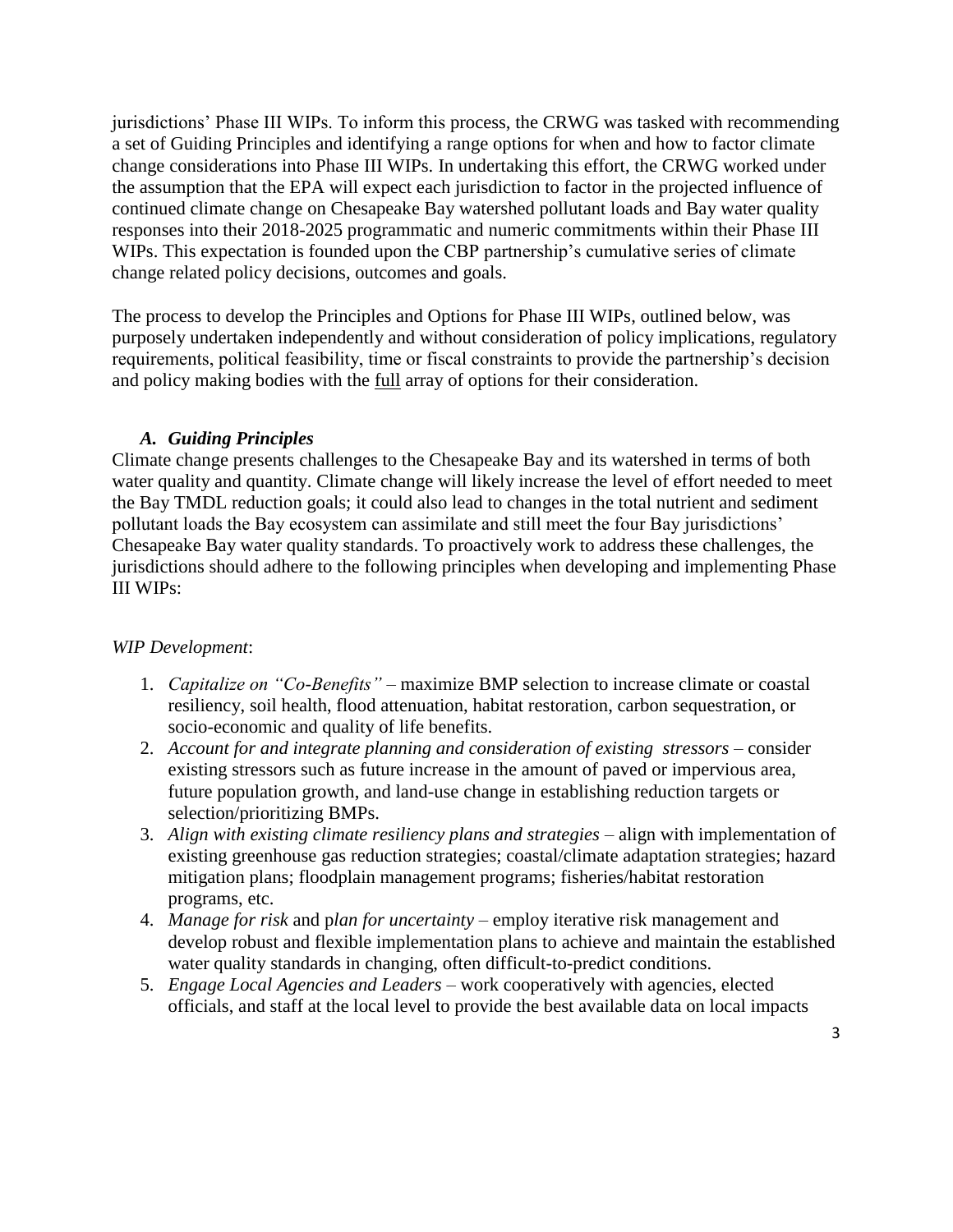from climate change and facilitate the modification of existing WIPs to account for these impacts.

#### *WIP Implementation:*

 $\overline{\phantom{a}}$ 

- 1. *Reduce vulnerability* use "Climate-Smart" principles<sup>5</sup> to site and design BMP's to reduce future impact of sea level rise, coastal storms, increased temperature, and extreme events on BMP performance over time. Vulnerability should be evaluated based on the factor of risk (i.e. consequence x probability) in combination with determined levels of risk tolerance, over the intended design-life of the proposed practice.
- 2. *Build in flexibility and adaptability* allow for adjustments in BMP implementation in order to consider a wider range of potential uncertainties and a richer set of response options (load allocations, BMP selections, BMP redesign). Use existing WIP development, implementation and reporting procedures, as well as monitoring results and local feedback on performance, to guide this process.
- 3. *Adaptively manage* Allow for changes in BMP selection or WIP implementation, overtime, as new climate and ecosystem science, research, or data becomes available and the understanding of the impact of how changing seasonal, inter-annual climatic and weather conditions may affect the performance of watershed restoration practices. Consider new science on climate change impacts in future BMP Expert Panels, following the CBP partnership's BMP Expert Panel Protocols<sup>6</sup>.

### *B. Menu of Options for factoring climate change considerations into the jurisdictions' Phase III Watershed Implementation Plans*

Current modeling efforts are underway to assess the impacts of climate change under a range of projected climate change for 2025 and 2050. Informed by the outcomes of this climate change assessment, the CBP partnership is expected to decide, by May 2017, when and how to incorporate these climate change considerations into the jurisdictions' Phase III WIPs. To inform this process, which will be undertaken in tandem with a review of the climate change assessment approach and preliminary and final modeling results, the CRWG has developed the following array of options for addressing climate change in the Phase III WIPs for CBP partnership consideration.

At this stage in the process (with Midpoint Assessment climate change modeling results pending), the options should be viewed as conceptual in nature. The options should be

<sup>&</sup>lt;sup>5</sup> Additional resources, reference material and training will need to be developed to assist jurisdictions with implementing "climate-smart" siting and design principles.

<sup>&</sup>lt;sup>6</sup>http://www.chesapeakebay.net/channel\_files/22733/cbp\_bmp\_expert\_panel\_protocol\_wqgit\_approved\_7.13.15.pdf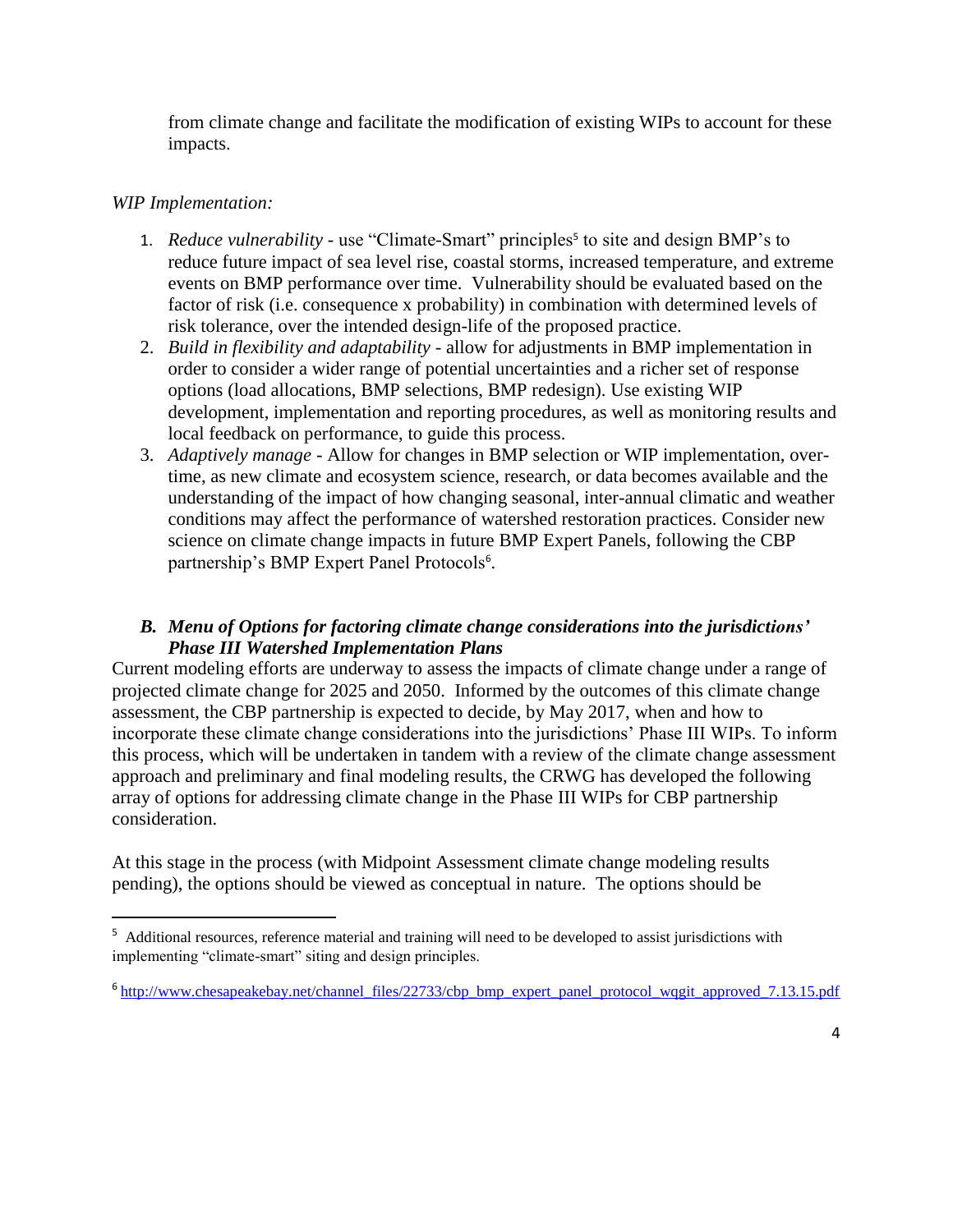considered as a full array, recognizing that some options may be deemed non-viable based on a review of the modeling results. The options listed below range from a comprehensive approach to assessing and addressing climate change, to a narrower set with more limited implementation. The timescales for implementation of specific options also varies. In evaluating these options, CBP partnership decision and policy making bodies should consider the full menu outlined below (see Table 1), understanding that several options could be combined for implementation.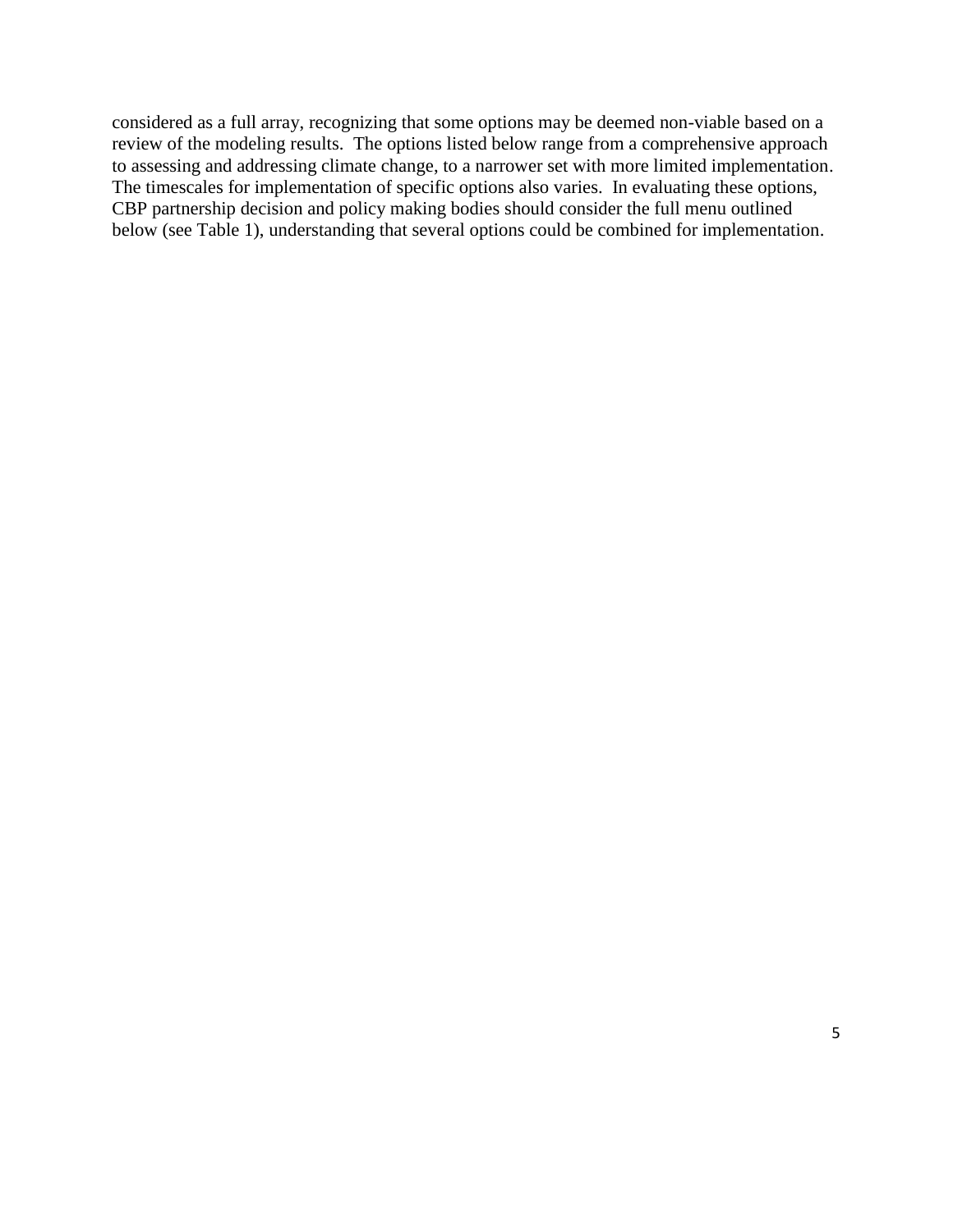| <b>Menu of Options</b>      |                                           |                                      |                                                    |
|-----------------------------|-------------------------------------------|--------------------------------------|----------------------------------------------------|
| Option                      | <b>Description</b>                        | <b>Implementation Considerations</b> | <b>Pros/Cons/Technical Considerations</b>          |
| #1: Factor Climate          | The annual total nutrient and sediment    | This option will likely result in an | Pro: Comprehensive approach; quantitative          |
| Change into the Bay's       | pollutant loads that the CB ecosystem     | explicit increase in the level of    | analysis and response.                             |
| Assimilative Capacity.      | can assimilate and still meet the four    | effort required to meet the CB       | Con: This option would increase the level of       |
|                             | Bay jurisdictions' CB water quality       | water quality standards. The         | effort required to meet water quality standards.   |
|                             | standards will be revised based on 2025   | decision to select this option will  | To offset anticipated changes in loads due to      |
|                             | or 2050 climate change projections (i.e., | require consideration of the         | climate change, a greater level of effort (i.e.,   |
|                             | CBWQSTM climate model results) that       | results and level of confidence in   | BMP implementation) will be needed.                |
|                             | result in a direct effect on the Bay's    | existing climate modeling runs.      | Technical Feasibility: The decision support        |
|                             | ecosystem and internal processes (e.g.,   | The partnership could consider       | tools exist to implement this option in sequence   |
|                             | water column temperature, changes to      | whether the model simulated          | with other decisions related to development of     |
|                             | stratification, loss of tidal wetlands,   | changes in the assimilative          | the Phase III WIP planning targets.                |
|                             | change in sea level).                     | capacity of the Bay are              |                                                    |
|                             |                                           | significant enough to make such a    |                                                    |
|                             |                                           | change.                              |                                                    |
| #2: Factor Climate          | Use either the 2025 or 2050 climate       | Addressing climate change as         | Pro: Comprehensive approach; quantitative          |
| Change into Phase III       | projection scenarios as base conditions   | part of the base conditions does     | analysis and response.                             |
| <b>WIP' Base Conditions</b> | (informed by CBWM climate modeling        | not change the assimilative          | Con: This option would increase the level of       |
|                             | results) in the establishment of the      | capacity of CB, nor the Phase III    | effort required to meet water quality standards.   |
|                             | jurisdictions' Phase III WIPs. The        | WIP planning targets. The            | To offset anticipated changes in loads due to      |
|                             | climate change projection would be an     | decision to select this option will  | climate change, a greater level of effort (i.e.,   |
|                             | added load that the jurisdictions would   | require consideration of the         | BMP implementation) will be needed.                |
|                             | need to address in addition to their      | results and level of confidence in   | Technical Feasibility: High in near-term. The      |
|                             | Phase III WIP planning targets, thereby   | existing climate modeling runs.      | decision support tools exist to implement this     |
|                             | increasing the level of effort.           | The partnership will have            | option in sequence with other decisions related to |
|                             |                                           | modeling output results now, but     | the development of the Phase III WIP planning      |
|                             |                                           | there will be uncertainty and        | targets.                                           |
|                             |                                           | projections may change over          |                                                    |
|                             |                                           | time.                                |                                                    |
| #3: Commit to Factor        | The projected impacts of climate change   | This option would put off any        | Pro: Would establish the partnership's             |
| Climate Change into the     | in 2025 and 2050 will be assessed and     | quantitative response to             | commitment to addressing climate change but        |

Table 1. Menu of Options for Factoring Climate Change Considerations into Phase III Watershed Implementation Plans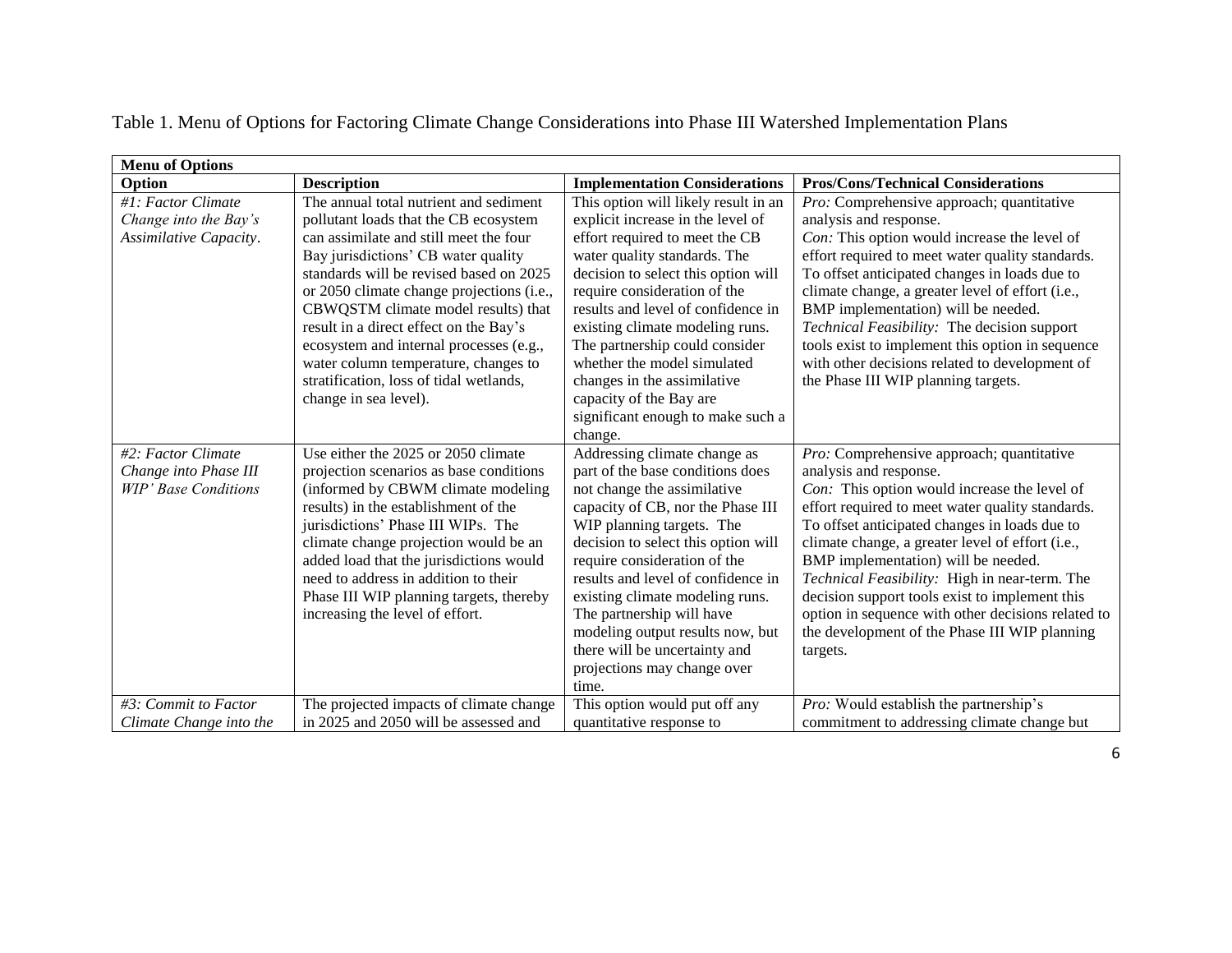| Bay's Assimilative<br>Capacity (Option 1)<br>and/or into Phase III WIP<br><b>Base Conditions (Option</b><br>2) with Deferred<br>Implementation until 2025<br>or beyond. | relayed to the jurisdictions, but they will<br>not be explicitly factored into the Bay's<br>Assimilative Capacity or incorporated<br>into the Phase III WIP Base Conditions.<br>However, the partnership would<br>establish a timeframe (e.g., 2025, 2030,<br>2035, etc.) for when climate<br>considerations would be factored into<br>the TMDL and/or Base Conditions.                                                                                                                                                                                                                                                                                                                                                                                                                     | addressing climate change until<br>after the Mid-Point Assessment<br>but would establish the<br>partnership's commitment to<br>doing so within a specified<br>timeframe. To inform<br>considerations post-2025,<br>additional climate change<br>assessments and modeling efforts<br>would be required.                                                                                                                                                                                                                                                                                                                                                                                                                                                                                   | give us more time to assess impacts and<br>understand and develop response options.<br>Con: This option would put off any quantitative<br>response to addressing climate change until after<br>the Mid-Point Assessment.<br>Technical Feasibility: High in near-term. The<br>decision support tools exist to implement this<br>option.                                                                                                                                                                                                            |
|-------------------------------------------------------------------------------------------------------------------------------------------------------------------------|---------------------------------------------------------------------------------------------------------------------------------------------------------------------------------------------------------------------------------------------------------------------------------------------------------------------------------------------------------------------------------------------------------------------------------------------------------------------------------------------------------------------------------------------------------------------------------------------------------------------------------------------------------------------------------------------------------------------------------------------------------------------------------------------|------------------------------------------------------------------------------------------------------------------------------------------------------------------------------------------------------------------------------------------------------------------------------------------------------------------------------------------------------------------------------------------------------------------------------------------------------------------------------------------------------------------------------------------------------------------------------------------------------------------------------------------------------------------------------------------------------------------------------------------------------------------------------------------|---------------------------------------------------------------------------------------------------------------------------------------------------------------------------------------------------------------------------------------------------------------------------------------------------------------------------------------------------------------------------------------------------------------------------------------------------------------------------------------------------------------------------------------------------|
| #4: Factor Climate<br>Change into a Bay TMDL<br>Margin of Safety.                                                                                                       | Allocate a specific pollutant load<br>reduction as "explicit" margin of safety<br>to account for any lack of knowledge<br>concerning the relationship between<br>load and waste-load allocations and<br>achieving the four Bay jurisdictions' CB<br>water quality standards. Factors to<br>consider when making "margin of<br>safety" determinations include:<br>a. uncertainties related to potential<br>climate change effects and modeling<br>processes;<br>b. degree to which nitrogen,<br>phosphorus and/or sediment loads<br>due to climate change are likely to<br>impact water quality; and/or<br>c. whether jurisdiction implementation<br>strategies include measures that will<br>mitigate possible increased nutrient<br>and sediment pollutant loads due to<br>climate change. | This option will likely result in an<br>overall increase in the level of<br>effort required to meeting the Bay<br>jurisdictions' Chesapeake Bay<br>water quality standards.<br>However, this option does not<br>directly result in a clear<br>delineation of which<br>jurisdictions/major basins are<br>responsible for the additional<br>nutrient/sediment load reductions<br>due to projected climate change<br>impacts. The margin of safety<br>would account for recognized<br>climate impacts but<br>acknowledges a lack of precision<br>at assessing impacts on specific<br>source sectors or geographic<br>scales.<br>The Partnership would need to<br>determine how to allocate the<br>level of further nutrient and<br>sediment load reductions<br>assumed under the "margin of | Pro: Provides for quantitative analysis and<br>response. This option would reduce overall level<br>of risk in the long-term.<br>Con: This option would increase the level of<br>effort required to meet water quality standards.<br>To offset anticipated changes in loads due to<br>climate change, a greater level of effort (i.e.,<br>BMP implementation) will be needed.<br>Technical Feasibility: High in the near-term.<br>The tools exist to implement this option in<br>sequence with other decisions related to the<br>planning targets. |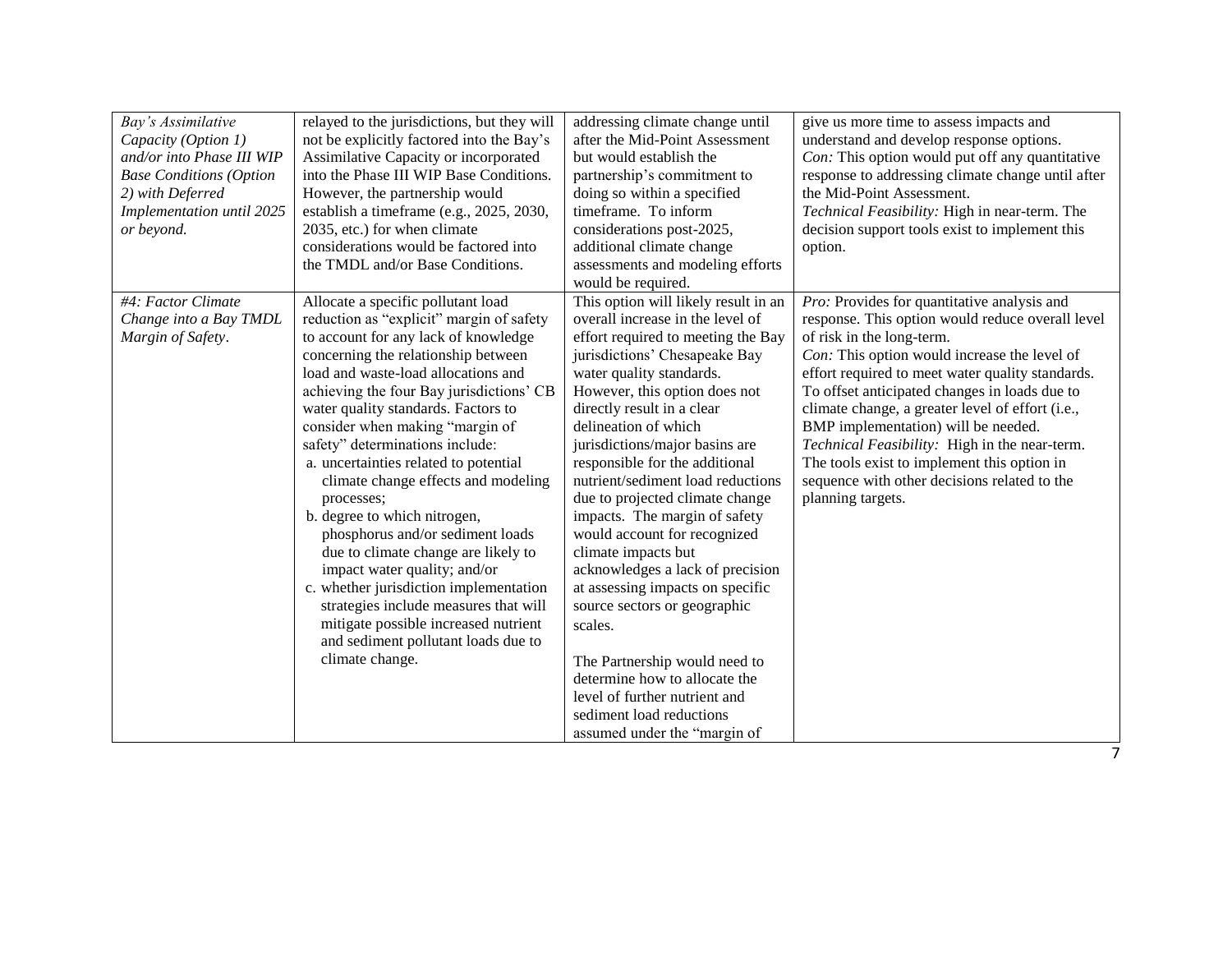|                              |                                             | safety" among the jurisdictions      |                                                    |
|------------------------------|---------------------------------------------|--------------------------------------|----------------------------------------------------|
|                              |                                             | by the major basins.                 |                                                    |
| #5: Factor Climate           | During the development of Phase III         | Additional research would be         | Pro: Ensures selection of BMPs in the Phase III    |
| Change into Phase III        | WIPs, jurisdictions' would prioritize the   | needed to support full               | WIP would include consideration of projected       |
| <b>WIP BMP Optimization.</b> | selection of BMPs that will better          | implementation of this option        | climate change conditions. This would help the     |
|                              | mitigate the anticipated increased          | over time. Implementation of this    | jurisdictions optimize their reductions from       |
|                              | nitrogen, phosphorus and sediment           | option would require engagement      | nonpoint source BMPs over the long term, since     |
|                              | loads due to the projected effects of       | with source sector workgroups        | the effectiveness of some BMPs could be more       |
|                              | climate change through 2025 or 2050.        | involved with BMP expert panels      | susceptible than others due to changes in climate. |
|                              |                                             | to determine whether there is a      | Con: Lack of technical understanding of the        |
|                              |                                             | sound scientific understanding       | response of almost all CBP partnership approved    |
|                              |                                             | and the technical capacity assess    | BMPs to changes in hydrologic and                  |
|                              |                                             | the likely impact of climate         | meteorological conditions.                         |
|                              |                                             | change on BMP efficiencies over      | Technical Feasibility: Near-term technical         |
|                              |                                             | time.                                | feasibility to support full implementation of this |
|                              |                                             |                                      | option is low.                                     |
| #6: Adaptively Manage        | During each two-year milestone              | This option would not affect the     | Pro: This option would enable the partnership to   |
| Phase III WIP BMP            | development period, jurisdictions would     | development of Phase III WIPs,       | learn more about BMP performance and the           |
| <b>Implementation</b> (Post  | consider new information on the             | but would come into play during      | sensitivity of BMPs that are attributable to       |
| Phase III WIP                | performance of existing BMPs,               | each two-year milestone period.      | climate change, to allow for consideration of      |
| development).                | including the contribution of seasonal,     | To inform implementation, the        | these factors while adaptively managing for        |
|                              | inter-annual climate variability and        | WQGIT and source sector              | long-term change.                                  |
|                              | weather extremes on BMP performance.        | workgroups would need to work        | Con: Implementing this option as a stand-alone     |
|                              | When there is a detectable impact on the    | together to assess how the           | would put off making any substantive or            |
|                              | effectiveness of a BMP performance,         | jurisdictions, BMP expert panels,    | quantitative approach to addressing climate        |
|                              | jurisdictions would use this information    | and the partnership in general       | change in the near-term. This option would         |
|                              | to re-prioritize the selection of BMPs to   | could facilitate the collection and  | require additional monitoring and assessment       |
|                              | implement in the Phase III WIPs that        | evaluation of BMP performance        | efforts.                                           |
|                              | will better mitigate the anticipated        | data.                                | Technical Feasibility: Near-term technical         |
|                              | increased in nitrogen, phosphorus and       |                                      | feasibility to support full implementation of this |
|                              | sediment loads.                             |                                      | option is low.                                     |
| #7: Factor Climate           | The projected impacts of climate change     | This option is qualitative in        | $Pro:$ This option allows for flexibility in       |
| Change into                  | in 2025 and 2050 will be assessed and       | nature but would encourage           | jurisdictions' approaches to addressing climate    |
| Programmatic                 | relayed to the jurisdictions. Jurisdictions | jurisdictions to use local expertise | change, and can incorporate local knowledge and    |
|                              | would provide a narrative that describes    | and knowledge along with the         | information where quantitative data may be         |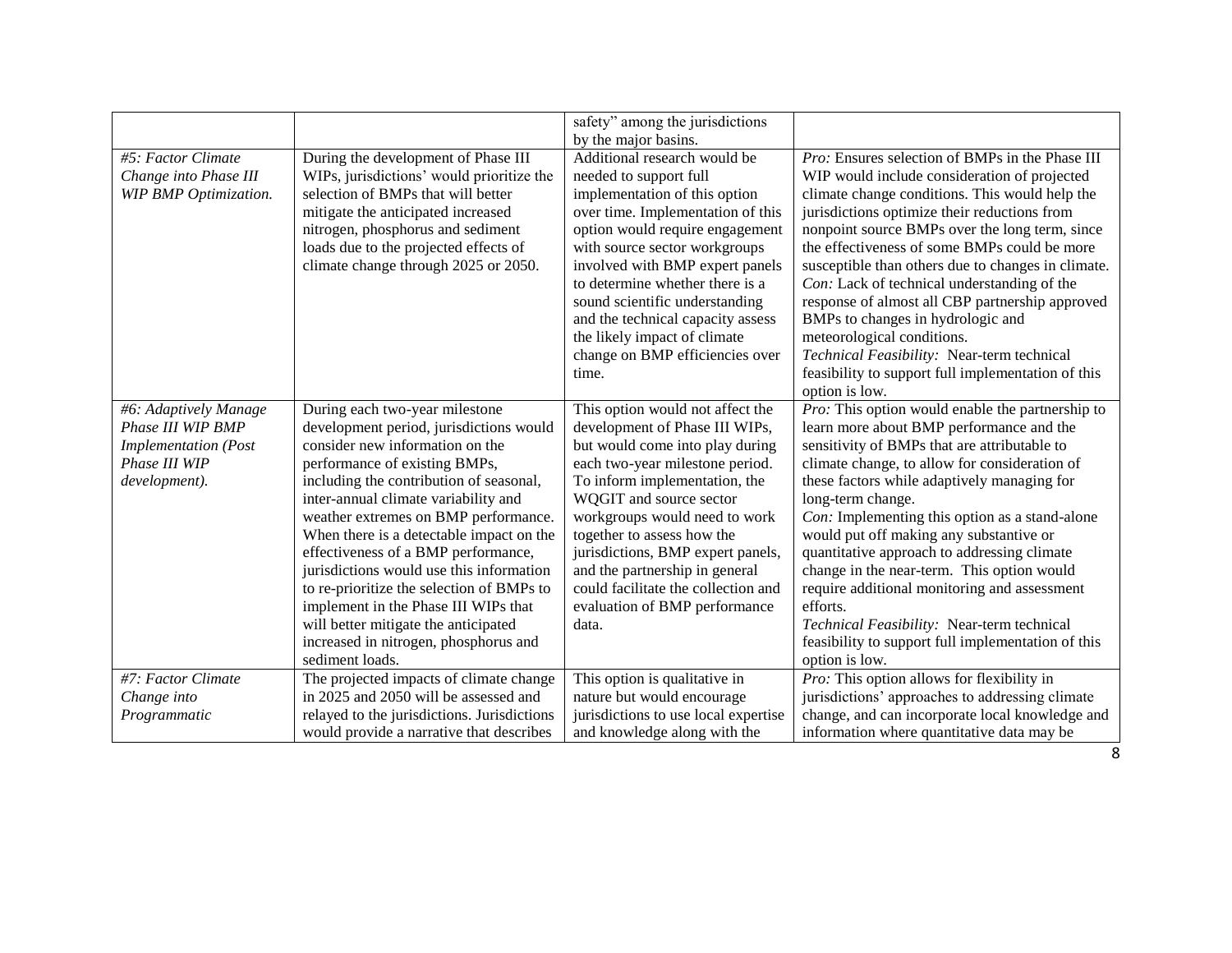| Commitments with Set | their programmatic commitments to         | latest climate information and   | lacking. It also provides standard elements to be   |
|----------------------|-------------------------------------------|----------------------------------|-----------------------------------------------------|
| Expectations.        | address climate change in their Phase III | science to inform their          | addressed across narratives to provide for          |
|                      | WIPs. Jurisdictions are expected to       | programmatic commitments.        | accountability and consistency across proposed      |
|                      | consult the Guiding Principles when       |                                  | narratives.                                         |
|                      | developing their narratives. Narratives   | Commitments will vary across     | Con: Options that rely on quantitative              |
|                      | may vary among jurisdictions, but         | jurisdictions but could include  | information may provide for learning across         |
|                      | would include a description of their      | such activities as: undertaking  | jurisdictions about methods and results that work   |
|                      | method(s) for gathering and assessing     | demonstration projects,          | well for addressing projected climate changes.      |
|                      | scientific data and information, their    | prioritizing implementation of   | While the programmatic commitment option is         |
|                      | conclusions based on that information,    | climate-smart programs and       | more flexible than other quantitative options,      |
|                      | and how those conclusions guide their     | BMPs; approaches for assessing   | methods and results are highly individual and are   |
|                      | programmatic commitments.                 | vulnerability of planned BMPs;   | therefore not likely to lead to information that is |
|                      |                                           | or enhancing plans, policies,    | replicable across jurisdictions. Providing an       |
|                      |                                           | regulations or on-the-ground     | option for programmatic commitments may also        |
|                      |                                           | efforts to address impacts, etc. | cause some jurisdictions to avoid using             |
|                      |                                           |                                  | quantitative approaches when they are               |
|                      |                                           |                                  | technically able to do so to address climate        |
|                      |                                           |                                  | change.                                             |
|                      |                                           |                                  | Technical Feasibility: Medium in near-term.         |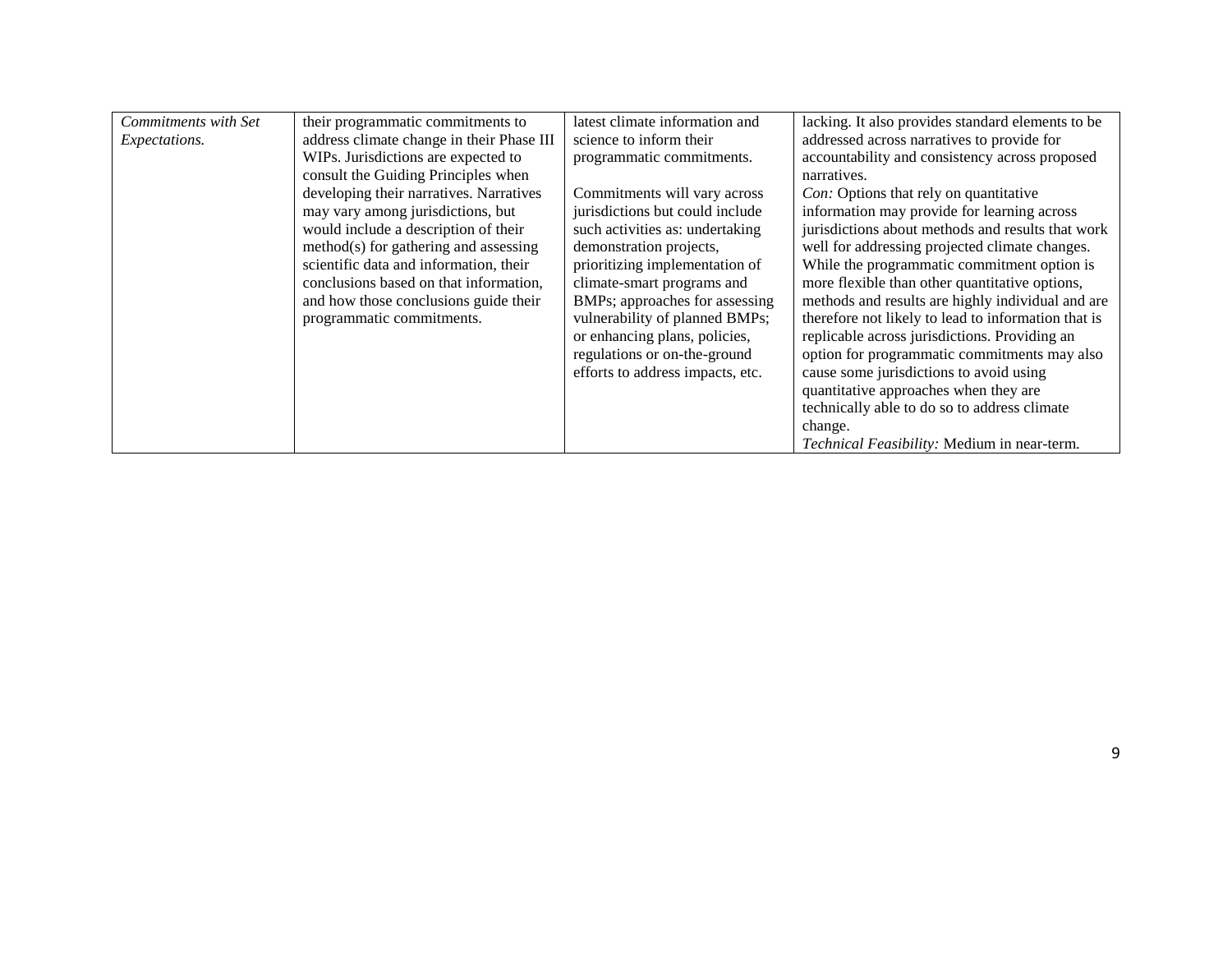#### **IV. Decision-Making Guidance**

The Options should be viewed as a menu, not an exact gradation of alternatives from most comprehensive to least. More than one option, time-step alternative, or components thereof, could be selected. That said, the most comprehensive package of options, would include selection of Options #1, #2, #5,#6 and #7; while, the selection of #8 would be addressing climate change with the least level of specificity. See Table 2 for additional packaging options and alternatives. The CRWG recommends that the WQGIT fully consider the options listed above, as well as a combining options and considering varying time-step alternatives as well as implementation timeframes (pre or post-Phase III WIP development). An example of this approach would be:

*"Factor 2025 Climate Change into Phase III WIPs' Base Conditions with BMP Optimization for 2050 Climate Change.* Use the 2025 climate projection scenarios as base conditions in the establishment of the Phase III WIPs. Jurisdictions would develop Phase III WIPs that would offset increased loads due to 2025 projected climate change. In addition, the jurisdictions would use climate change impacts projected through 2050 to directly inform the selection of BMPs and geographic areas to be targeted for implementation."

| Option         | <b>Option Title</b>                            | <b>Related Model</b>                    | <b>Time-Step</b>    |                     | <b>Potential</b>                                              | <b>Guiding</b>                                                                  |
|----------------|------------------------------------------------|-----------------------------------------|---------------------|---------------------|---------------------------------------------------------------|---------------------------------------------------------------------------------|
|                |                                                | <b>Components</b>                       | <b>Alternatives</b> |                     | <b>Combinations</b>                                           | <b>Principle</b>                                                                |
| 1              | Assimilative<br>Capacity                       | <b>CBWQSTM</b>                          | a. 2025             | b. 2050             | Stand-alone or<br>combine with #2, #5,<br>#6 and/or #7        | Reduce<br>Vulnerability;<br>Manage for<br>Risk                                  |
| $\overline{c}$ | Base<br>Conditions                             | <b>CBWM</b>                             | a. 2025             | b.2050              | Stand-alone or<br>combine with $#1, #5,$<br>#6 and/or #7      | Reduce<br>Vulnerability;<br>Manage for<br><b>Risk</b>                           |
| 3              | Commitments<br>with Deferred<br>Implementation | <b>CBWQSTM</b><br>and CBWM              | To be established   |                     | Stand-alone or<br>combine with #5, #6<br>and/or $#7$          | Manage for<br>Risk; Plan for<br>Uncertainty;<br>Flexibility and<br>Adaptability |
| 4              | Margin of<br>Safety                            | N/A                                     | N/A                 | N/A                 | Stand-alone                                                   | Manage for<br>Risk; Plan for<br>Uncertainty                                     |
| 5              | <b>BMP</b><br>Optimization                     | CAST with<br>optimization<br>capability | 2025                | 2050                | Stand-alone or<br>combine with $#1, #2,$<br>#3, #6, and/or #7 | Reduce<br>Vulnerability;<br>Co-Benefits                                         |
| 6              | Adaptively<br>Manage                           | CAST with<br>optimization<br>capability | <b>Milestones</b>   | In line with 2-Year | Stand-alone or<br>combine with #1, #2,<br>#3, #5, and/or #7   | Plan for<br>External<br>Stressors;                                              |

|  |  |  |  | Table 2: Packaging of Options & Alternatives |
|--|--|--|--|----------------------------------------------|
|--|--|--|--|----------------------------------------------|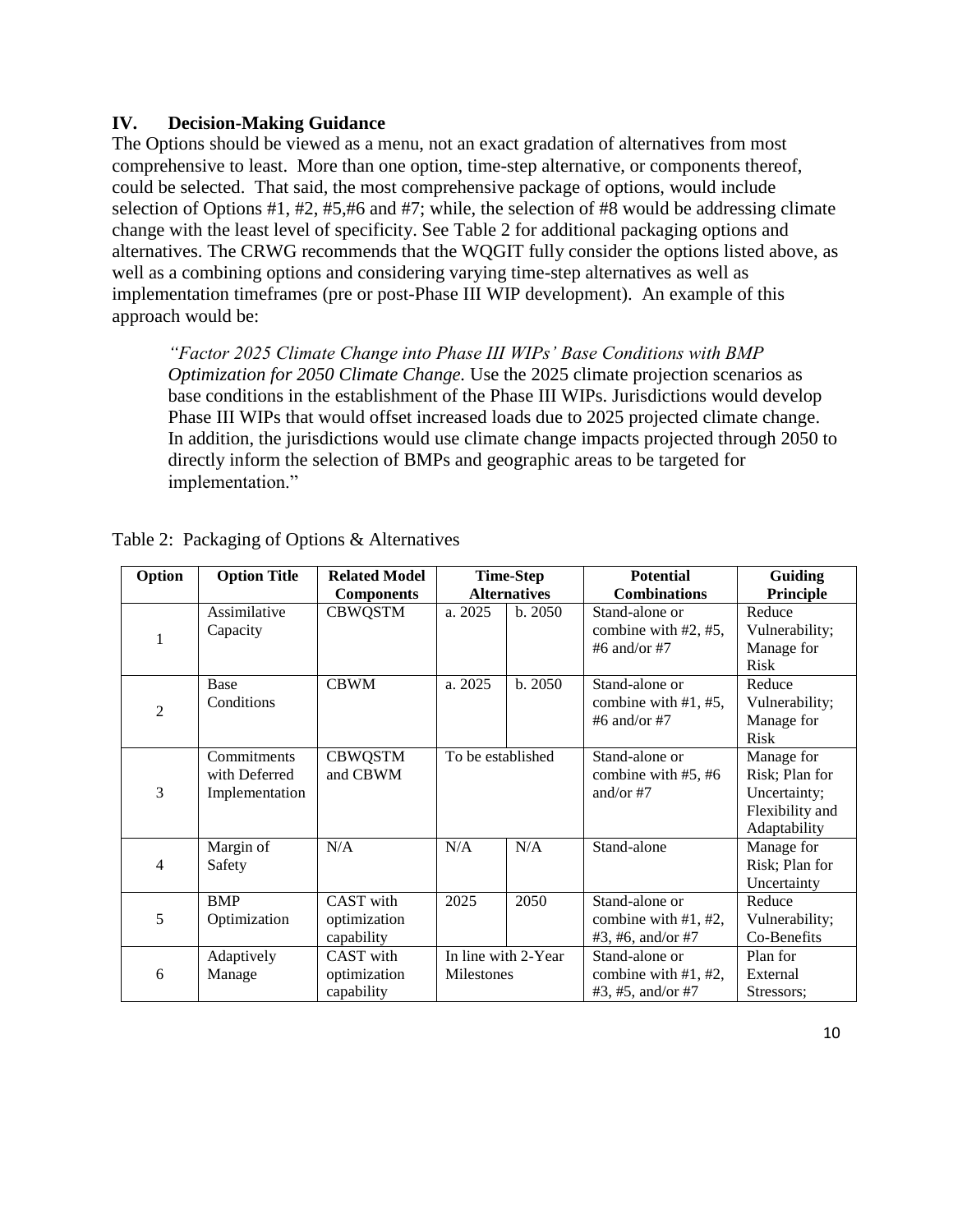|              |                |     |                        | Flexibility and |
|--------------|----------------|-----|------------------------|-----------------|
|              |                |     |                        | Adaptability    |
| Programmatic | <b>CBWQSTM</b> | N/A | Stand-alone or         | Reduce          |
| Accounting   | and CBWM       |     | combine with $#1, #2,$ | Vulnerability;  |
| with Set     |                |     | #3, #5, and/or #6      | Align with      |
| Expectations |                |     |                        | existing        |
|              |                |     |                        | programs and    |
|              |                |     |                        | strategies      |

# **V. Schedule for Midpoint Assessment Climate Change Considerations**

The timeline for the integration of climate change considerations into the Midpoint Assessment and specific deliverables and key management decisions, along with responsible CBP partnership coordinating bodies, is outlined below.

| <b>Deliverable/Decision</b>                       | <b>CBP</b> Decision-  | <b>Timeline</b>         |
|---------------------------------------------------|-----------------------|-------------------------|
|                                                   | <b>Making Lead(s)</b> |                         |
| Technical Workshop on climate change              | STAC, STAR            | March 7-8, 2016         |
| projections for use in CBP assessments            | Modeling Workgroup    |                         |
| Recommend CBWQSTM model data inputs               | <b>STAR Climate</b>   | May -August 2016        |
| related to: sea level rise projections and tidal  | Resiliency Workgroup  |                         |
| wetland loss assessment methodology               |                       |                         |
| Develop initial climate change analysis with all  | <b>STAR Modeling</b>  | June $-$ July 2016      |
| CBP partnership models                            | Workgroup             |                         |
| Modeling Quarterly Review (initial review of      | <b>STAR Modeling</b>  | August 9-10, 2016       |
| climate data and analysis)                        | Workgroup             |                         |
| Exploration of options for incorporating climate  | <b>STAR Climate</b>   | September 19, 2016      |
| change findings in Phase III WIPs                 | Resiliency Workgroup  |                         |
| Independent peer review of the CBP climate        | STAC, STAR            | October - December 2016 |
| change modeling approach                          | Modeling Workgroup    |                         |
| Modeling Quarterly Review (review of climate      | <b>STAR Modeling</b>  | October 4 and 13, 2016  |
| data and analysis)                                | Workgroup             |                         |
| Review of proposed CBP climate modeling           | <b>WQGIT</b>          | October 24-25, 2016     |
| approach and initial formulation of options for   |                       |                         |
| Phase III WIP incorporation                       |                       |                         |
| Approve WQGIT recommendations on the              | Management Board      | November 17, 2016       |
| proposed CBP climate modeling approach and        |                       |                         |
| initial formulation of options for Phase III WIP  |                       |                         |
| incorporation for presentation to the Principals' |                       |                         |
| <b>Staff Committee</b>                            |                       |                         |
| Decision on proposed climate assessment           | Principals' Steering  | December 13, 2016       |
| procedures and proposed range of options for      | Committee             |                         |
| factoring climate change into Phase III WIPs      |                       |                         |